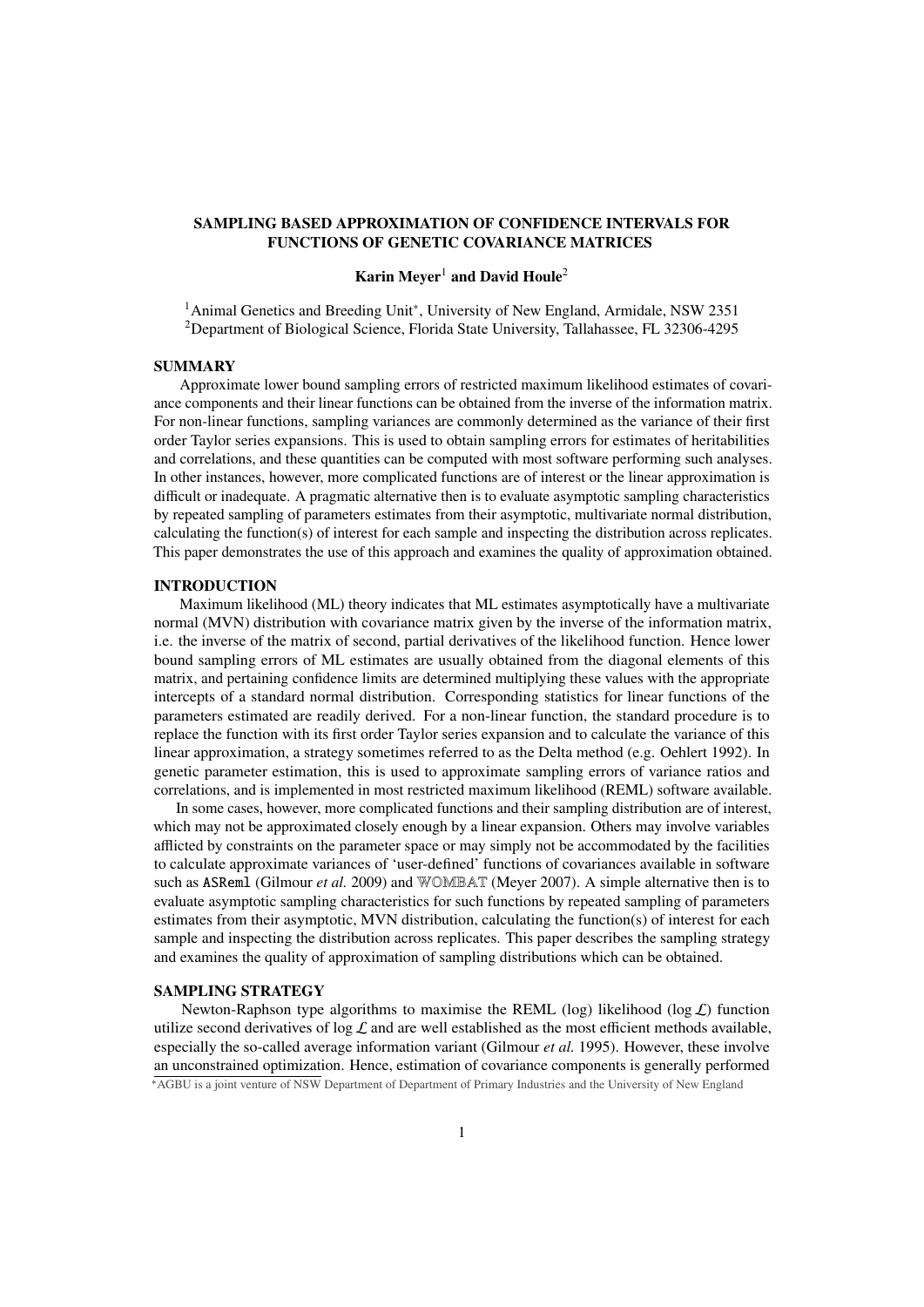employing a re-parameterisation to functions which do not require constraints to ensure positive (semi-) definite estimates of covariance matrices. A common choice for covariance matrices is to estimate the elements of their Cholesky factors, transforming diagonal elements to logarithmic scale [\(Meyer and Smith](#page-3-4) [1996\)](#page-3-4). Furthermore, factorising with pivoting on the largest diagonal readily facilitates reduced rank analyses [\(Meyer and Kirkpatrick](#page-3-5) [2005\)](#page-3-5).

In addition, such parameterisation directly allows sampling of estimates of covariance matrices – constructed by reversing the transformation – which are guaranteed to be in the parameter space, directly mimicking the constraints imposed in REML estimation. Let  $\hat{\theta}$ , of length p, denote the vector of parameter estimates and  $H = Var(\hat{\theta})$  the corresponding inverse of the information matrix at convergence. Samples of parameters from  $N(\hat{\theta}, H)$  are then obtained as  $\tilde{\theta} = \hat{\theta} + L_H d$  with  $L_H$  the Cholesky factor of **H** and **d** a vector of standard normal deviates,  $d_i \sim N(0, 1)$ . Samples of covariance matrices  $\tilde{\Sigma}$  can then be constructed from  $\tilde{\theta}$ .

#### APPLICATION

Data for 6 traits recorded on 4000 individuals in 500 independent families of size 8 were simulated for the design of [Bondari](#page-3-6) *et al.* [\(1978\)](#page-3-6). Population parameters assumed all residual correlations were equal to 0.3. Heritabilities were 0.2, 0.3 and 0.4 for two traits each, and all phenotypic variances were equal to 100. For Case I, all genetic correlations were assumed to be equal to 0.5, while for case II values for traits *i* and *j* were 0.7<sup>|*i*−*j*|.<br>REMI estimates of genetic and</sup>

REML estimates of genetic and residual covariances matrices were obtained fitting an animal model, using an average information algorithm. Three estimates of sampling (co)variances for covariance components were contrasted:

A) Values from the REML analysis, obtained from H using the Delta method. Let  $\sigma_{ij}$  denote the elements of a covariance matrix  $\Sigma = LL'$ , with  $L = \{l_{ij}\}\$  its Cholesky factor. For  $Cov(\hat{l}_{ij}, \hat{l}_{km})$  given by the corresponding element of  $H$ ,  $Cov(\hat{\sigma}_{ij}, \hat{\sigma}_{kl})$  is approximated as given by the corresponding element of **H**, Cov( $\hat{\sigma}_{ij}, \hat{\sigma}_{kl}$ ) is approximated as

$$
\sum_{t=1}^{f(i,j)}\sum_{s=1}^{f(k,m)}\left[\hat{I}_{ji}\hat{l}_{ms}\operatorname{Cov}\left(\hat{l}_{it},\hat{l}_{ks}\right)+\hat{I}_{jt}\hat{l}_{ks}\operatorname{Cov}\left(\hat{l}_{it},\hat{l}_{ms}\right)+\hat{l}_{it}\hat{l}_{ms}\operatorname{Cov}\left(\hat{l}_{jt},\hat{l}_{ks}\right)+\hat{l}_{it}\hat{l}_{ks}\operatorname{Cov}\left(\hat{l}_{jt},\hat{l}_{ms}\right)\right]
$$

with  $f(i, j) = min(i, j, r)$ , and *r* the rank at which  $\Sigma$  is estimated. Similar formulations apply when diagonal elements *lii* are transformed to logarithmic scale or for covariances among components belonging to matrices  $\Sigma$  pertaining to different sources of variation.

- B) Empirical values obtained by repeatedly sampling data for the given structure from appropriate normal distributions with population values equal to the estimates of covariances, and carrying out a REML analysis for each sample. A total of 10,000 analyses were performed, and sampling variances determined as the variances across replicates.
- C) Approximate values obtained as covariances across 200,000 samples drawn from a MVN distribution as described above.

For both empirical and MVN samples, 95% confidence intervals were obtained after sorting samples in numerical order as the mid-points between the 2.5% top and bottom samples and the remainder. REML estimation and sampling from the MVN distribution were carried out using WOMBAT.

Results. Estimates of sampling covariances among the distinct elements of the genetic covariance matrix  $(\hat{\Sigma}_G)$  for case I are contrasted in [Figure 1,](#page-2-0) showing excellent agreement between all three values [ $\blacksquare$  depicting variances Var( $\hat{\sigma}_{Gij}$ ) and  $\bullet$  covariances Cov( $\hat{\sigma}_{Gij}$ ,  $\hat{\sigma}_{Gkl}$ ]]. For case II, the estimate of the smallest genetic eigenvalue was not significantly different from zero, i.e. a full rank estimate of  $\Sigma_G$ represented an over-parameterised model. As illustrated in [Figure 2,](#page-2-1) this resulted in an overestimate of  $Var(\hat{\sigma}_{G(i)})$  obtained from the MVN approximation. The component affected pertained to the variance of the trait considered last in the Cholesky decomposition of  $\Sigma_G$ , i.e. the overestimate reflected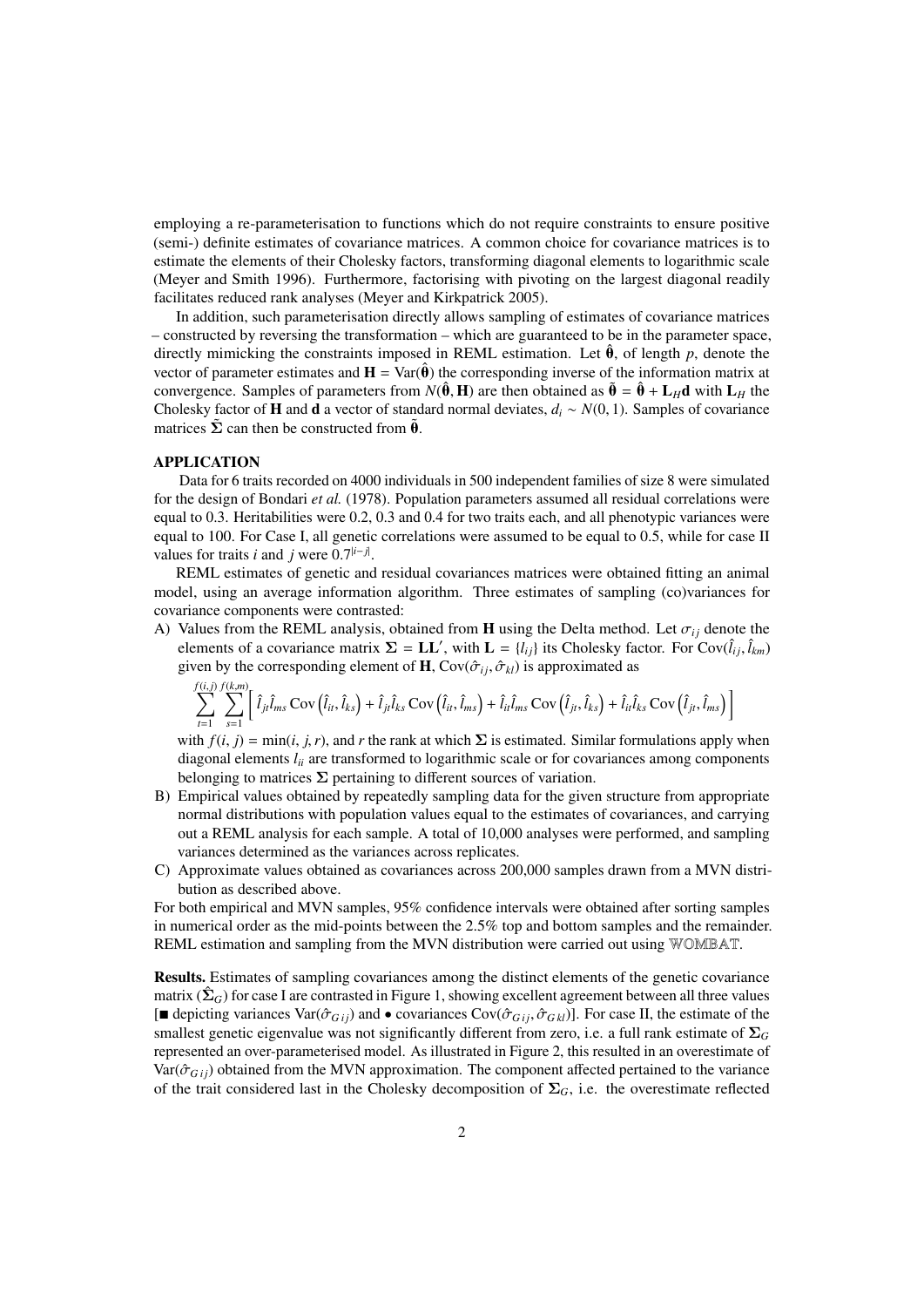<span id="page-2-0"></span>

Figure 1. REML, empirical and approximate sampling (co)variances for case I

accumulation of errors for a redundant parameter. Reducing the number of parameters by estimating  $\Sigma_G$  at reduced rank again yielded very good agreement between empirical and approximated values.

Empirical and approximated sampling distributions for selected functions of covariances are compared in [Figure 3,](#page-3-7) with left and right solid vertical bars marking the 95% confidence limits obtained as truncation points between the top and bottom 2.5% of samples and dashed bars showing their 'standard' counterparts, 1.96 standard deviations either side of the mean. Again, there was close agreement between empirical results obtained by re-sampling data and the MVN approximation. For functions at the boundary of the parameter space, such as the genetic correlation between traits 1 and 2, sampling distributions tend to be skewed and confidence intervals derived directly from the distribution tend to be more appropriate than those calculated from sampling errors and normal intercepts. Estimates of genetic eigenvalues are generally reported without any measure of their precision. Similarly, canonical eigenvalues and the number of effective dimensions,  $\sum_i \lambda_i/\lambda_1$  (with  $\lambda_i$ ) the eigenvalues of the matrix of (co)beritabilities and  $\lambda_1$ , the largest value: Kirkpatrick (2009)) are the eigenvalues of the matrix of (co)heritabilities and  $\lambda_1$  the largest value; [Kirkpatrick](#page-3-8) [\(2009\)](#page-3-8)) are functions of both genetic and phenotypic covariance matrices, and calculation of sampling variances using the Delta method would be tedious while it is straightforward using MVN sampling.

## DISCUSSION

By definition, REML estimation of covariance components involves the solution of a constrained optimisation problem. Fortunately, this task can be made easier by a transformation to parameters which do not require constraints to yield valid estimates of covariance matrices. Sampling from the asymptotic distribution of these parameters has been shown to yield numerical estimates of sampling covariances, distributions and confidence intervals in close agreement with those obtained by resampling data. It has to be emphasized though that for this to hold, large sample properties need to apply, i.e. the inverse of the information matrix has to provide an adequate description of

<span id="page-2-1"></span>

Figure 2. Empirical vs. approximate sampling (co)variances for case II